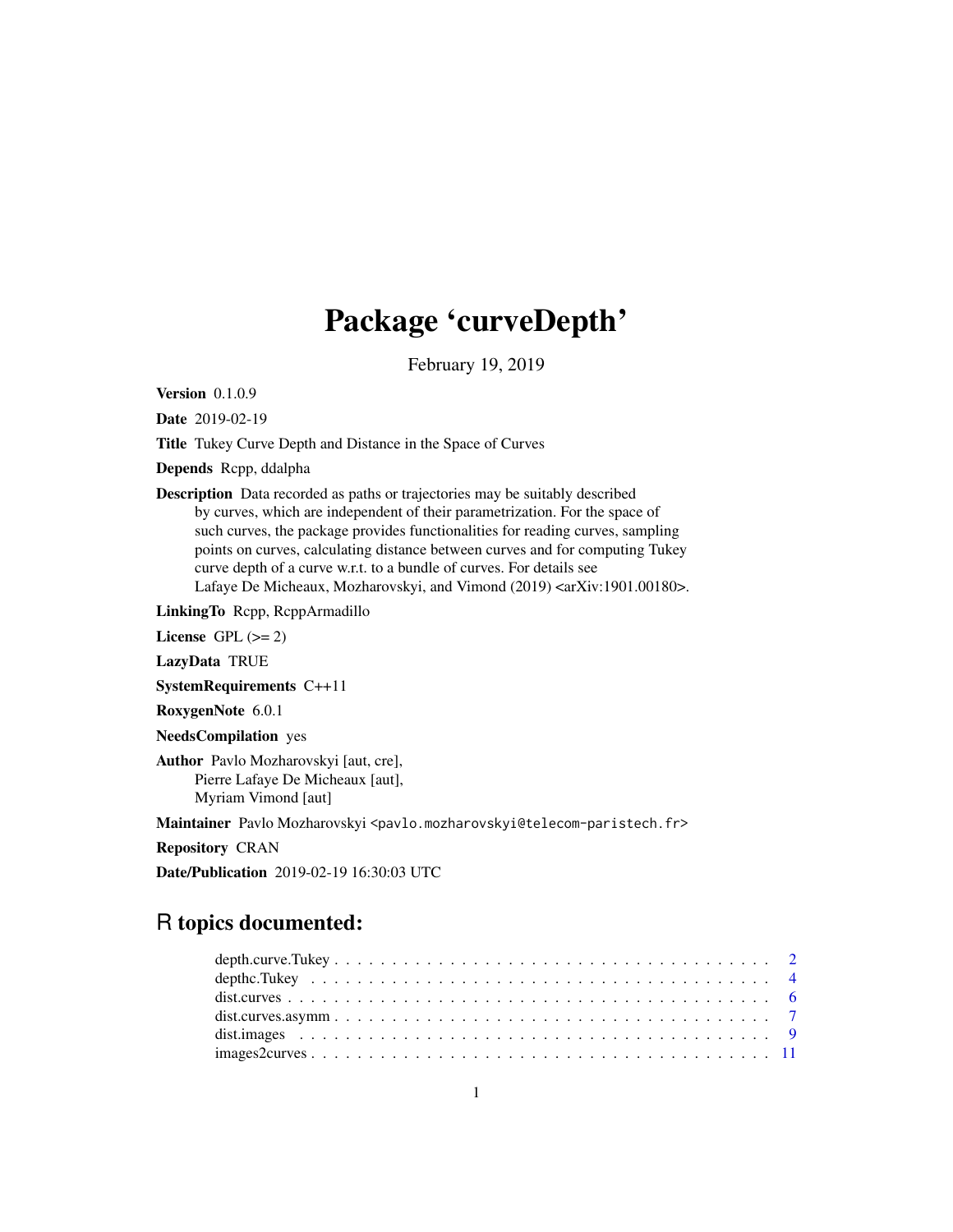<span id="page-1-0"></span>

| Index |  |  |  |  |  |  |  |  |  |  |  |  |  |  |  |  |  |  |
|-------|--|--|--|--|--|--|--|--|--|--|--|--|--|--|--|--|--|--|
|       |  |  |  |  |  |  |  |  |  |  |  |  |  |  |  |  |  |  |
|       |  |  |  |  |  |  |  |  |  |  |  |  |  |  |  |  |  |  |

depth.curve.Tukey *Calculate Tukey curve depth using given points*

#### Description

Calculates Tukey curve depth of each curve in objects w.r.t. the sample of curves in data. Calculation of partial depth of each single point can be either exact or approximate. If exact, modified method of Dyckerhoff and Mozharovskyi (2016) is used; if approximate, approximation is performed by projections on directions - points uniformly distributed on the unit hypersphere.

#### Usage

```
depth.curve.Tukey(objects, data, nDirs = 100L, subs = TRUE, fracInt = 0.5,
  frac{E5t}{100} = 0.5, subsamples = NULL, exactEst = TRUE, minMassObj = 0,
  minMassData = 0)
```
#### Arguments

| objects    | A list where each element is a multivariate curve being a list containing a matrix<br>coords (values, d columns).                                                                                                                         |
|------------|-------------------------------------------------------------------------------------------------------------------------------------------------------------------------------------------------------------------------------------------|
| data       | A list where each element is a multivariate curve being a list containing a matrix<br>coords (values, d columns). The depths are computed w.r.t. this data set.                                                                           |
| nDirs      | Number of directions used to inspect the space, drawn from the uniform distri-<br>bution on the sphere.                                                                                                                                   |
| subs       | Whether to split each object into two disjunctive subsets (one for integrating and<br>one for estimation) when computing the depth.                                                                                                       |
| fracInt    | Portion of an object used for integrating.                                                                                                                                                                                                |
| fracEst    | Portion of an object used for estimation, maximum: 1 - fracInt.                                                                                                                                                                           |
| subsamples | A list indicating subsamples of points for each curve in objects. Each elemnt<br>of the list corresponds to a single curve and should be given as a vector of the<br>length equal to the number of points on it, with entries indicating: |
|            | • 0 do not take the point into account at all,                                                                                                                                                                                            |
|            | • 1 use point as a reference (i.e. for integrating) and thus calculate its depth,<br>• 2 utilize point in depth calculation (i.e. for estimation).                                                                                        |
| exactEst   | Is calculation of depth for each reference point of the curve exact (TRUE, by<br>default) or approximate (FALSE).                                                                                                                         |
| minMassObj | Minimal portion of the objects distribution in the halfspace to be considered<br>when calculating depth.                                                                                                                                  |
| minMassDat | minimal portion of the data distribution in the halfspace to be considered when<br>calculating depth.                                                                                                                                     |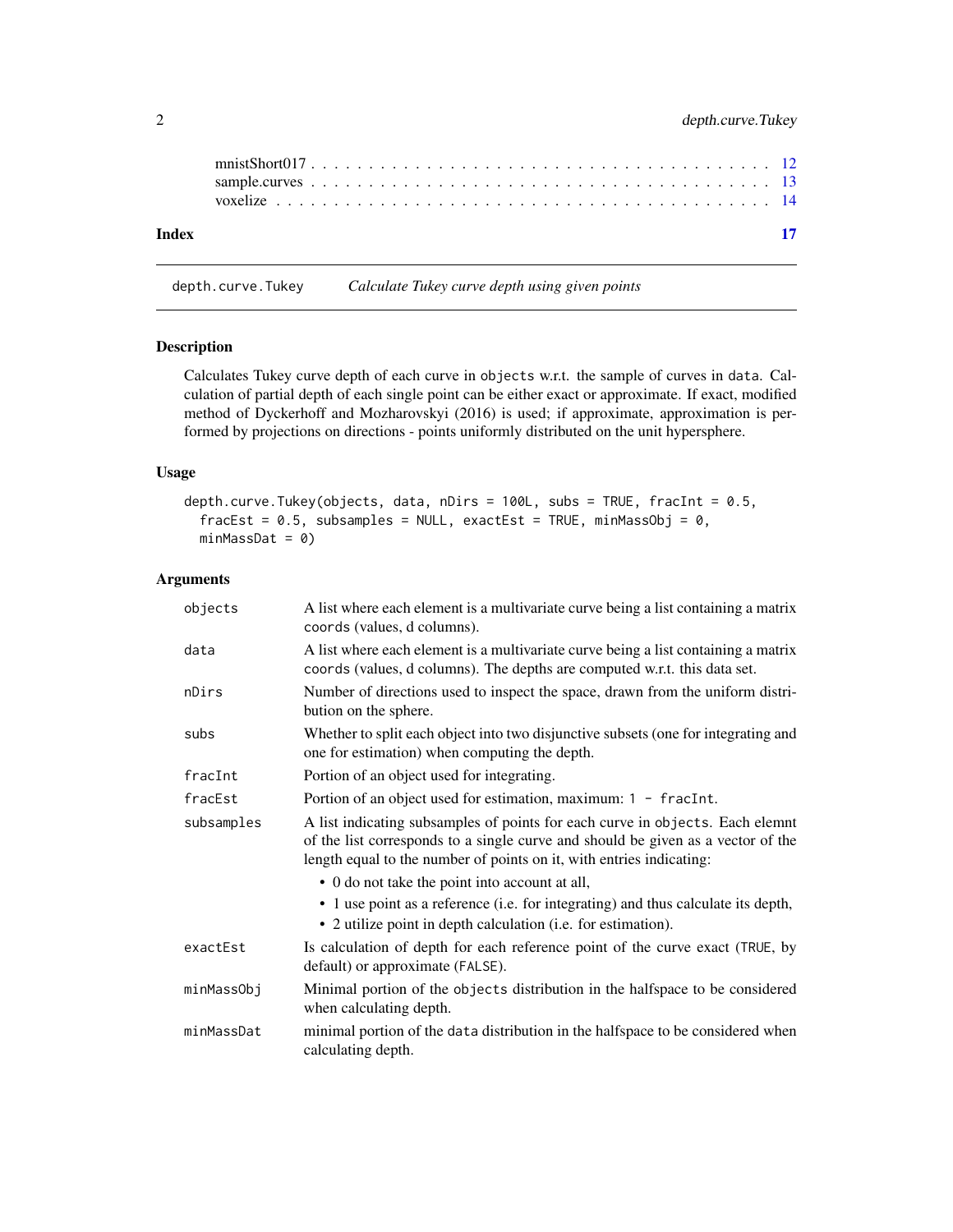#### Value

A vector of doubles having the same length as objects, whose each entry is the depth of each element of objects w.r.t. data.

#### References

Lafaye De Micheaux, P., Mozharovskyi, P. and Vimond, M. (2018). Depth for curve data and applications.

Dyckerhoff, R. and Mozharovskyi P. (2016). Exact computation of the halfspace depth. *Computational Statistics and Data Analysis*, 98, 19-30.

```
library(curveDepth)
# Load digits and transform them to curves
data("mnistShort017")
n <- 10 # cardinality of each class
m <- 50 # number of points to sample
cst <- 1/10 # a threshold constant
alp <- 1/8 # a threshold constant
curves0 <- images2curves(mnistShort017$`0`[, , 1:n])
curves1 <- images2curves(mnistShort017$`1`[, , 1:n])
set.seed(1)
curves0Smpl <- sample.curves(curves0, 2 * m)
curves1Smpl <- sample.curves(curves1, 2 * m)
# Calculate depths
depthSpace = matrix(NA, nrow = n \times 2, ncol = 2)
depthSpace[, 1] = depth.curve.Tukey(c(curves0Smpl, curves1Smpl), curves0Smpl,
  exactEst = TRUE, minMassObj = cst/m^alp)
depthSpace[, 2] = depth.curve.Tukey(
  c(curves0Smpl, curves1Smpl), curves1Smpl,
  exactEst = TRUE, minMassObj = cst/m^alphalp)# Draw the DD-plot
plot(NULL, xlim = c(0, 1), ylim = c(0, 1),xlab = paste("Depth w.r.t. '0'");ylab = paste("Depth w.r.t. '1'"),
     main = paste("DD-plot for '0' vs '1'"))
grid()
# Draw the separating rule
dat1 <- data.frame(cbind(
  depthSpace, c(rep(0, n), rep(1, n))))
ddalpha1 <- ddalpha.train(X3 \sim X1 + X2, data = dat1,
                          depth = "ddplot",separator = "alpha")
ddnormal <- ddalpha1$classifiers[[1]]$hyperplane[2:3]
pts \leq matrix(c(0, 0, 1, ddnormal[1] / -ddnormal[2]),
              nrow = 2, byrow = TRUE)
lines(pts, lwd = 2)
# Draw the points
points(depthSpace[1:n, ],
```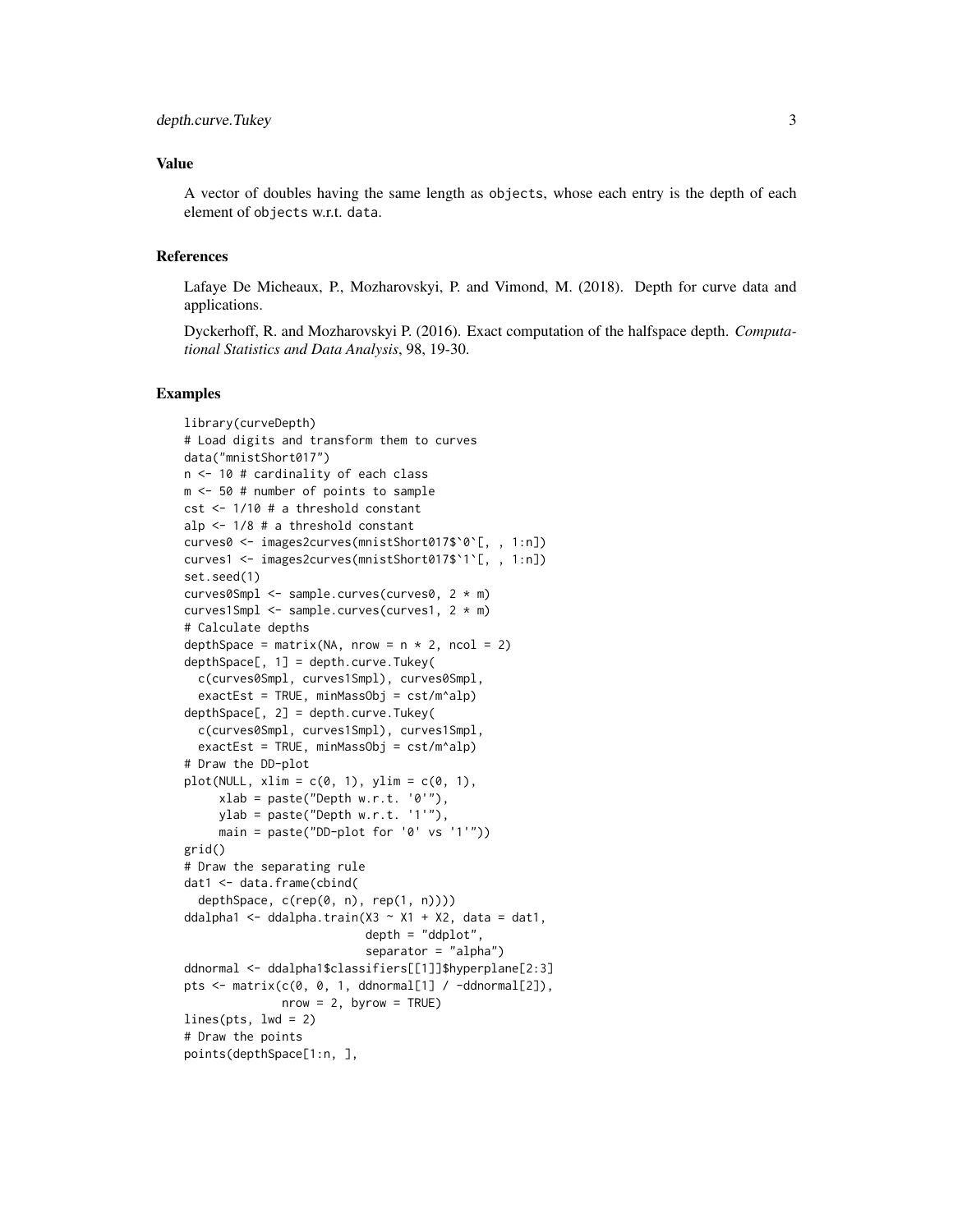```
col = "red", \text{ lwd} = 2, \text{ pch} = 1)points(depthSpace[(n + 1):(2 * n),],
         col = "blue", \text{ lwd} = 2, \text{ pch} = 3)
```
depthc.Tukey *Calculate Tukey curve depth for curves*

#### Description

Calculates Tukey curve depth of each curve in objects w.r.t. the sample of curves in data. First, m points are sampled from a uniform distribution on a piecewise linear approximation of each of the curves in data and  $m /$  fracEst  $*$  (fracInt + fracEst) points on each of the curves in objects. Second, these samples are used to calculate the Tukey curve depth.

#### Usage

```
depthc.Tukey(objects, data, nDirs = 100L, subs = TRUE, m = 500L,
  fracInt = 0.5, fracEst = 0.5, exactEst = TRUE, minMassObj = 0,
 minMassData = 0)
```
#### Arguments

| objects    | A list where each element is a multivariate curve being a list containing a matrix<br>coords (values, d columns).                                               |
|------------|-----------------------------------------------------------------------------------------------------------------------------------------------------------------|
| data       | A list where each element is a multivariate curve being a list containing a matrix<br>coords (values, d columns). The depths are computed w.r.t. this data set. |
| nDirs      | Number of directions used to inspect the space, drawn from the uniform distri-<br>bution on the sphere.                                                         |
| subs       | Whether to split each object into two disjunctive subsets (one for integrating and<br>one for estimation) when computing the depth.                             |
| m          | Number of points used for estimation.                                                                                                                           |
| fracInt    | Portion of an object used for integrating.                                                                                                                      |
| fracEst    | Portion of an object used for estimation, maximum: $1 - \text{fracInt}$ .                                                                                       |
| exactEst   | Is calculation of depth for each reference point of the curve exact (TRUE, by<br>default) or approximate (FALSE).                                               |
| minMassObj | Minimal portion of the objects distribution in the halfspace to be considered<br>when calculating depth.                                                        |
| minMassDat | minimal portion of the data distribution in the halfspace to be considered when<br>calculating depth.                                                           |

#### Details

Calculation of partial depth of each single point can be either exact or approximate. If exact, an extension of the method of Dyckerhoff and Mozharovskyi (2016) is used; if approximate, approximation is performed by projections on directions - points uniformly distributed on the unit hypersphere.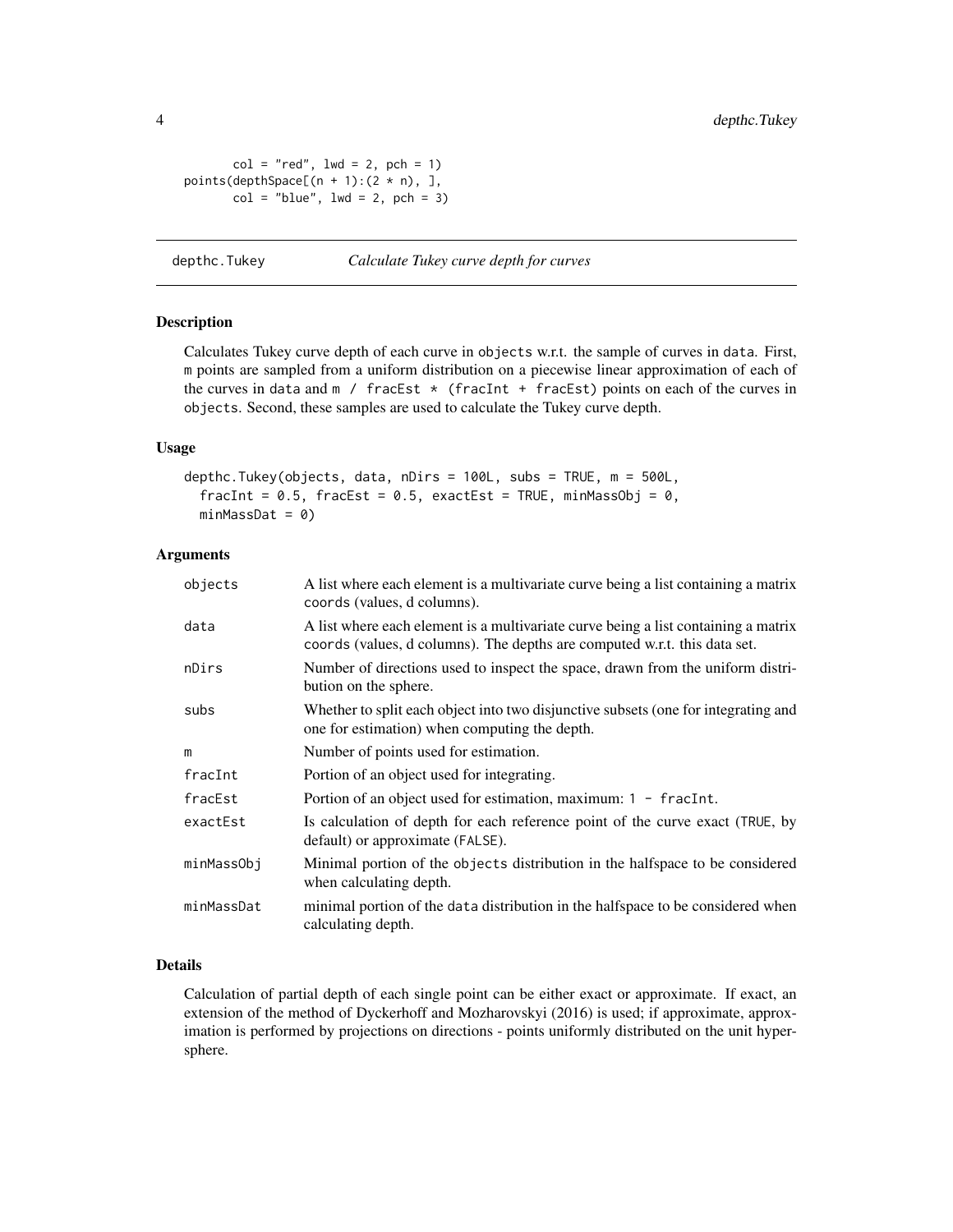#### depthc.Tukey 5

#### Value

A vector of doubles having the same length as objects, whose each entry is the depth of each element of objects w.r.t. data.

#### References

Lafaye De Micheaux, P., Mozharovskyi, P. and Vimond, M. (2018). Depth for curve data and applications.

Dyckerhoff, R. and Mozharovskyi P. (2016). Exact computation of the halfspace depth. *Computational Statistics and Data Analysis*, 98, 19-30.

```
library(curveDepth)
# Load digits and transform them to curves
data("mnistShort017")
n <- 10 # cardinality of each class
m <- 50 # number of points to sample
cst <- 1/10 # a threshold constant
alp <- 1/8 # a threshold constant
curves0 <- images2curves(mnistShort017$`0`[, , 1:n])
curves1 <- images2curves(mnistShort017$`1`[, , 1:n])
# Calculate depths
depthSpace = matrix(NA, nrow = n * 2, ncol = 2)
set.seed(1)
depthSpace[, 1] = depthC.Tukey(c(curves0, curves1), curves0, m = m,
  exactEst = TRUE, minMassObj = cst/m^alphalp)depthSpace[, 2] = depthc.Tukey(
  c(curves0, curves1), curves1, m = m,
  exactEst = TRUE, minMassObj = cst/m^alphalp)# Draw the DD-plot
plot(NULL, xlim = c(0, 1), ylim = c(0, 1),xlab = paste("Depth w.r.t. '0'"),
     ylab = paste("Depth w.r.t. '1'"),
     main = paste("DD-plot for '0' vs '1'"))
grid()
# Draw the separating rule
dat1 <- data.frame(cbind(
  depthSpace, c(rep(0, n), rep(1, n))))
ddalpha1 <- ddalpha.train(X3 \sim X1 + X2, data = dat1,
                          depth = "ddplot",
                           separator = "alpha")
ddnormal <- ddalpha1$classifiers[[1]]$hyperplane[2:3]
pts \leq matrix(c(0, 0, 1, ddnormal[1] / -ddnormal[2]),
              nrow = 2, byrow = TRUE)
lines(pts, lwd = 2)
# Draw the points
points(depthSpace[1:n, ],
       col = "red", \text{ lwd} = 2, \text{ pch} = 1)points(depthSpace[(n + 1):(2 * n),],
```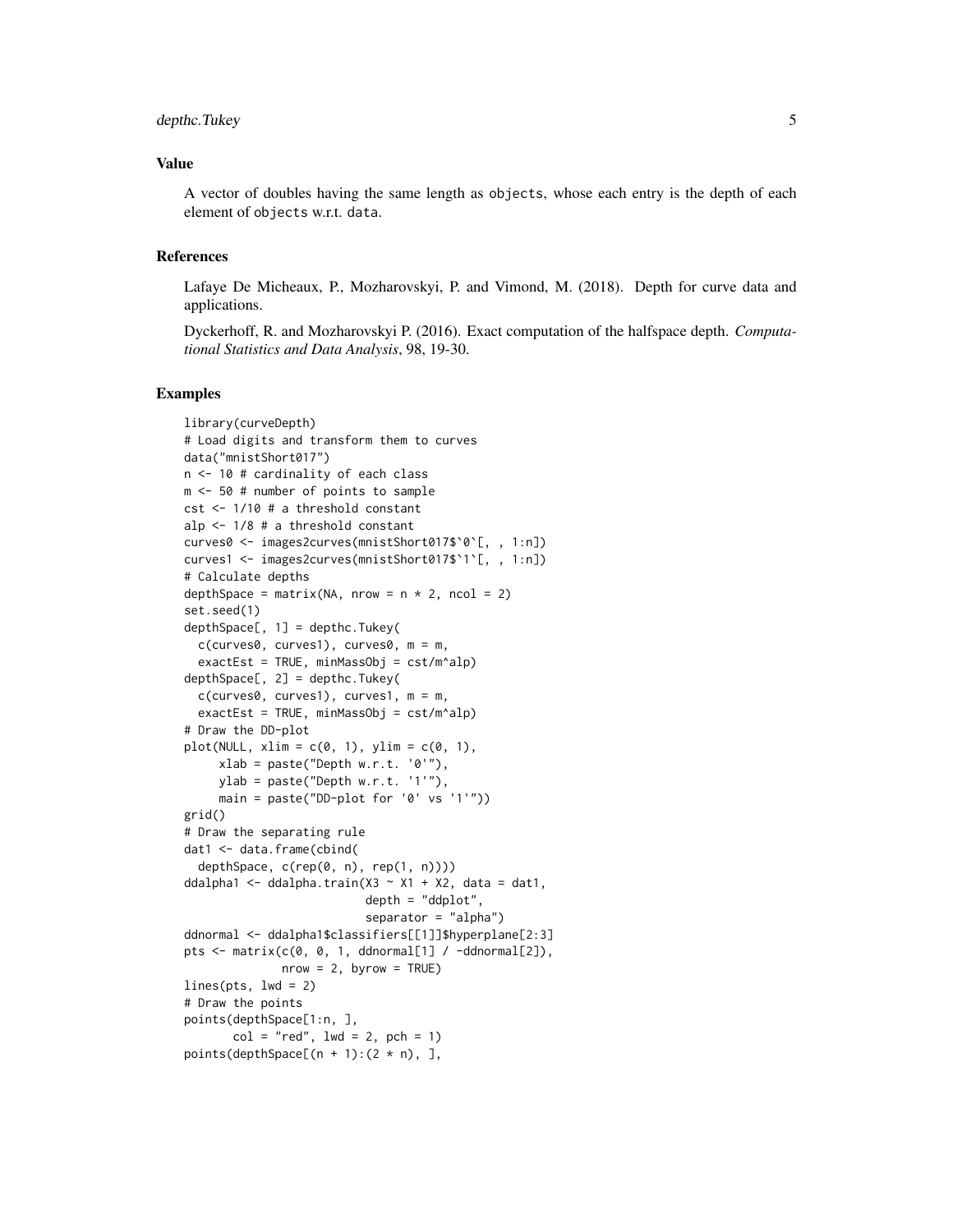<span id="page-5-0"></span> $col = "blue", \text{ lwd} = 2, \text{ pch} = 3)$ 

dist.curves *Distance for curves*

#### Description

Calculates distance matrix for a sample of curves using the minimax metric.

#### Usage

dist.curves(curves, oneWay = FALSE, verbosity = 0L)

#### Arguments

| curves    | A list where each element is a function being a list containing a matrix coords<br>(values, d columns).            |
|-----------|--------------------------------------------------------------------------------------------------------------------|
| oneWay    | Whether curves should be condisered as a one-directional, FALSE by default.                                        |
| verbosity | Level of reporting messages, the higher the more progress reports are printed,<br>set 0 (default) for no messages. |

#### Value

A matrix length(curves) x length(curves) with each entry being the distance between two curves.

#### References

Lafaye De Micheaux, P., Mozharovskyi, P. and Vimond, M. (2018). Depth for curve data and applications.

```
library(curveDepth)
# Pixel-grid filling function for an image
plotGridImage <- function(dims){
  redDims1 < - dims[1] - 1redDims2 < - dims[2] - 1for (i in 1: (dims[1] - 1)){
   lines(c(i / redDims1 - 0.5 / redDims1,
           i / redDims1 - 0.5 / redDims1),
          c(0 - 0.5 / redDims2, 1 + 0.5 / redDims2),1wd = 1, 1ty = 3, col = "lightgray"lines(c(0 - 0.5 / redDims1, 1 + 0.5 / redDims1),c(i / redDims2 - 0.5 / redDims2,i / redDims2 - 0.5 / redDims2,
         1wd = 1, 1ty = 3, col = "lightgray")
  }
```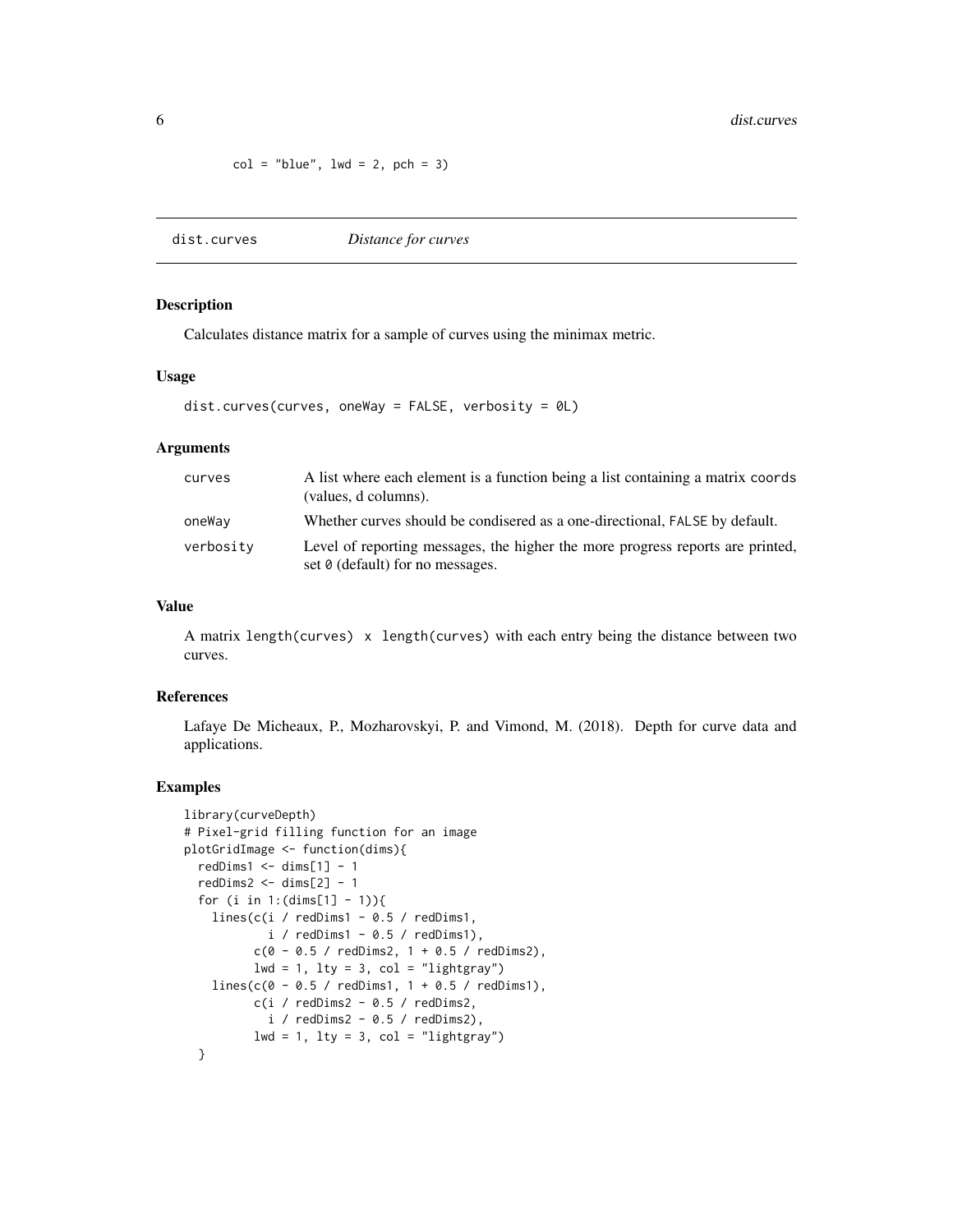#### <span id="page-6-0"></span>dist.curves.asymm 7

```
rect(0 - 0.5 / redDims1, 0 - 0.5 / redDims2,1 + 0.5 / redDims1, 1 + 0.5 / redDims2)
}
# Load two Sevens and one One, plot them,
# and transform to curves
data("mnistShort017")
# First Seven
firstSevenDigit <- mnistShort017$`7`[, , 5]
image(as.matrix(rev(as.data.frame(firstSevenDigit))),
     col = gray((255:0) / 256), asp = 1,
     xlim = c(0 - 1 / 27, 1 + 1 / 27),ylim = c(0 - 1 / 27, 1 + 1 / 27))plotGridImage(dim(firstSevenDigit)[1:2])
firstSevenCurve <- images2curves(array(
  firstSevenDigit, dim = c(28, 28, 1))[[1]]
# Second Seven
secondSevenDigit <- mnistShort017$`7`[, , 6]
image(as.matrix(rev(as.data.frame(secondSevenDigit))),
     col = gray((255:0) / 256), asp = 1,
      xlim = c(0 - 1 / 27, 1 + 1 / 27),ylim = c(0 - 1 / 27, 1 + 1 / 27))plotGridImage(dim(secondSevenDigit)[1:2])
secondSevenCurve <- images2curves(array(
 secondSevenDigit, dim = c(28, 28, 1))[[1]]
# A One
aOneDigit <- mnistShort017$`1`[, , 1]
image(as.matrix(rev(as.data.frame(aOneDigit))),
     col = gray((255:0) / 256), asp = 1,
     xlim = c(0 - 1 / 27, 1 + 1 / 27),ylim = c(0 - 1 / 27, 1 + 1 / 27))plotGridImage(dim(aOneDigit)[1:2])
aOneCurve <- images2curves(array(
 aOneDigit, dim = c(28, 28, 1)))[[1]]
# Caculate distances between all the curves
distMatrix <- dist.curves(list(
 firstSevenCurve, secondSevenCurve, aOneCurve))
# Print distance matrix
print(distMatrix)
```
dist.curves.asymm *Distance for curves*

#### Description

Calculates distance matrix for two samples of curves using minimax metric. The function can be particularly useful for parallel computation of a big distance matrix.

#### Usage

```
dist.curves.asymm(curvesRows, curvesCols, oneWay = FALSE, verbosity = 0L)
```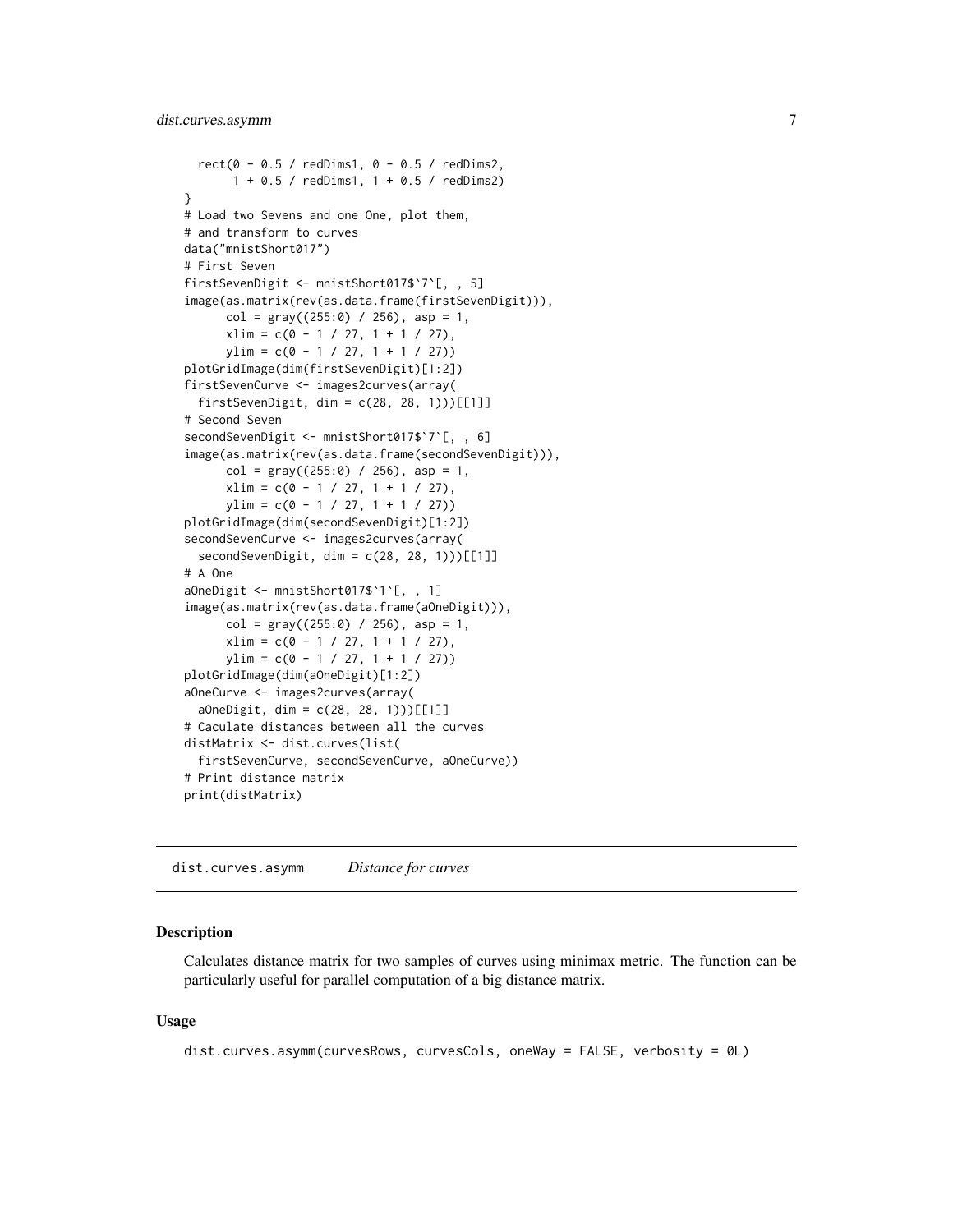#### Arguments

| curvesRows | A list where each element is a function being a list containing a matrix coords<br>(values, d columns).            |
|------------|--------------------------------------------------------------------------------------------------------------------|
| curvesCols | A list where each element is a function being a list containing a matrix coords<br>(values, d columns).            |
| oneWay     | Whether curves should be condisered as a one-directional, FALSE by default.                                        |
| verbosity  | Level of reporting messages, the higher the more progress reports are printed,<br>set 0 (default) for no messages. |

#### Value

A matrix length(curvesRows) x length(curvesCols) with each entry being the distance between two corresponding curves.

#### References

Lafaye De Micheaux, P., Mozharovskyi, P. and Vimond, M. (2018). Depth for curve data and applications.

```
library(curveDepth)
# Pixel-grid filling function for an image
plotGridImage <- function(dims){
  redDims1 \le dims[1] - 1
  redDims2 \le dims[2] - 1
  for (i in 1: (dims[1] - 1)){
    lines(c(i / redDims1 - 0.5 / redDims1,
            i / redDims1 - 0.5 / redDims1),
          c(0 - 0.5 / redDims2, 1 + 0.5 / redDims2),1wd = 1, 1ty = 3, col = "lightgray"lines(c(0 - 0.5 / redDims1, 1 + 0.5 / redDims1),c(i / redDims2 - 0.5 / redDims2,i / redDims2 - 0.5 / redDims2),
         1wd = 1, 1ty = 3, col = "lightgray"}
  rect(0 - 0.5 / redDims1, 0 - 0.5 / redDims2,1 + 0.5 / redDims1, 1 + 0.5 / redDims2)
}
# Load two Sevens and one One, plot them,
# and transform to curves
data("mnistShort017")
# First Seven
firstSevenDigit <- mnistShort017$`7`[, , 5]
image(as.matrix(rev(as.data.frame(firstSevenDigit))),
      col = gray((255:0) / 256), asp = 1,
      xlim = c(0 - 1 / 27, 1 + 1 / 27),ylim = c(0 - 1 / 27, 1 + 1 / 27))plotGridImage(dim(firstSevenDigit)[1:2])
firstSevenCurve <- images2curves(array(
```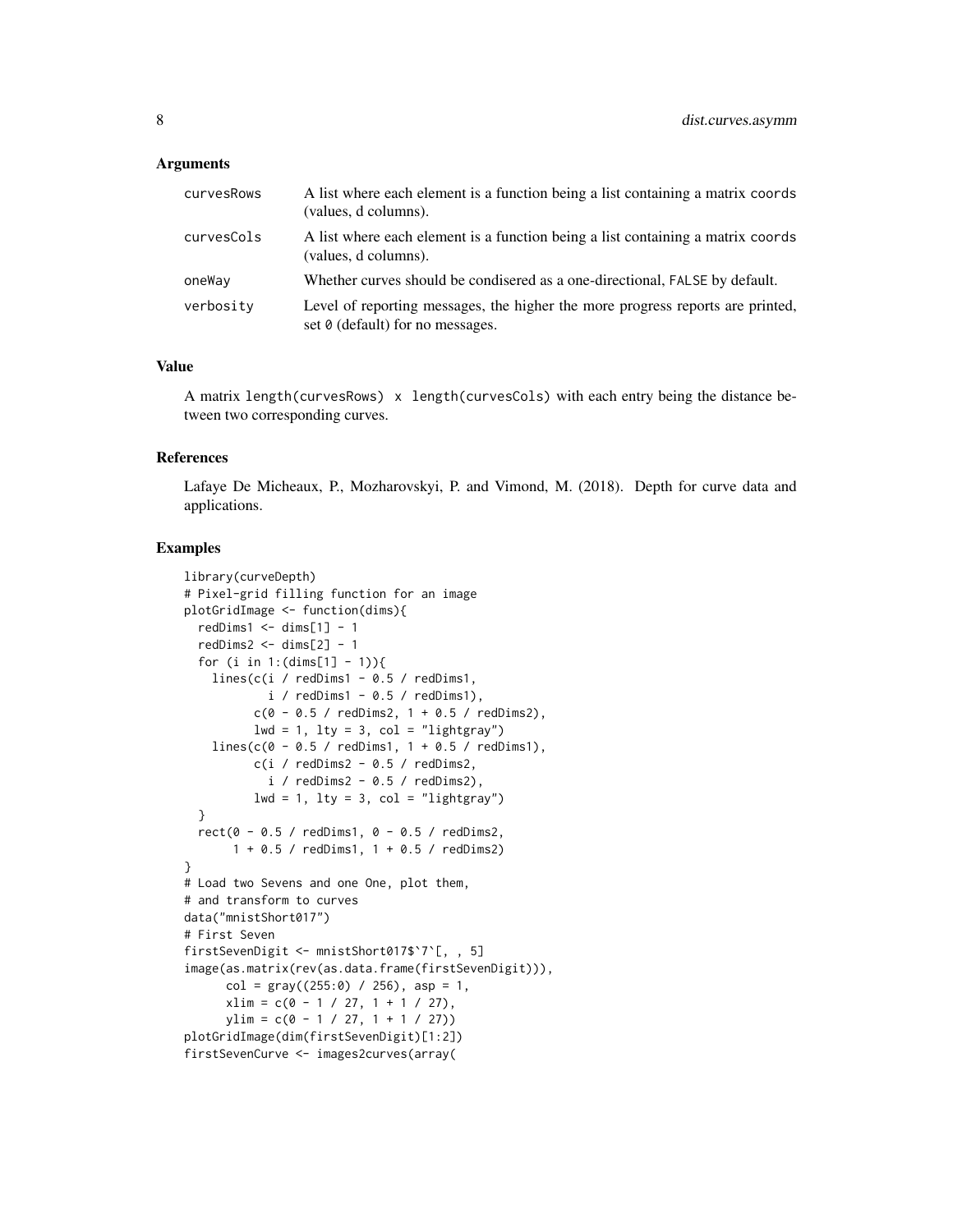#### <span id="page-8-0"></span>dist.images 9

```
firstSevenDigit, dim = c(28, 28, 1))[[1]]
# Second Seven
secondSevenDigit <- mnistShort017$'7'[, , 6]
image(as.matrix(rev(as.data.frame(secondSevenDigit))),
     col = gray((255:0) / 256), asp = 1,
     xlim = c(0 - 1 / 27, 1 + 1 / 27),ylim = c(0 - 1 / 27, 1 + 1 / 27))plotGridImage(dim(secondSevenDigit)[1:2])
secondSevenCurve <- images2curves(array(
 secondSevenDigit, dim = c(28, 28, 1))[[1]]
# A One
aOneDigit <- mnistShort017$`1`[, , 1]
image(as.matrix(rev(as.data.frame(aOneDigit))),
 col = gray((255:0) / 256), asp = 1,
 xlim = c(0 - 1 / 27, 1 + 1 / 27),ylim = c(0 - 1 / 27, 1 + 1 / 27))plotGridImage(dim(aOneDigit)[1:2])
aOneCurve <- images2curves(array(
 aOneDigit, dim = c(28, 28, 1)))[[1]]
# Caculate distances between all the curves
distMatrix <- matrix(0, 3, 3)
distMatrix[3, 1:2] <- distMatrix[1:2, 3] <-
 dist.curves.asymm(list(
   firstSevenCurve, secondSevenCurve), list(aOneCurve))
distMatrix[2, 1] <- distMatrix[1, 2] <-
 dist.curves.asymm(
   list(firstSevenCurve), list(secondSevenCurve))
# Print distance matrix
print(distMatrix)
```
dist.images *Distance for images*

#### **Description**

Calculates distance matrix for a sample of images using the minimax metric. This fucntion can be seen as a wrapper of a sequential call of images2curves and dist.curves.

#### Usage

```
dist.images(images, verbosity = 0L)
```
#### Arguments

| images    | A 3-dimensional array with each slice (matrix in first two dimensions) corre-    |
|-----------|----------------------------------------------------------------------------------|
|           | sponding to an image. Each (eps-strictly) positive entry is regarded as an occu- |
|           | pied pixel (one), otherwise it is regarded as an empty pixel, of an image.       |
| verbosity | Level of reporting messages, the higher the more progress reports are printed,   |
|           | set 0 (default) for no messages.                                                 |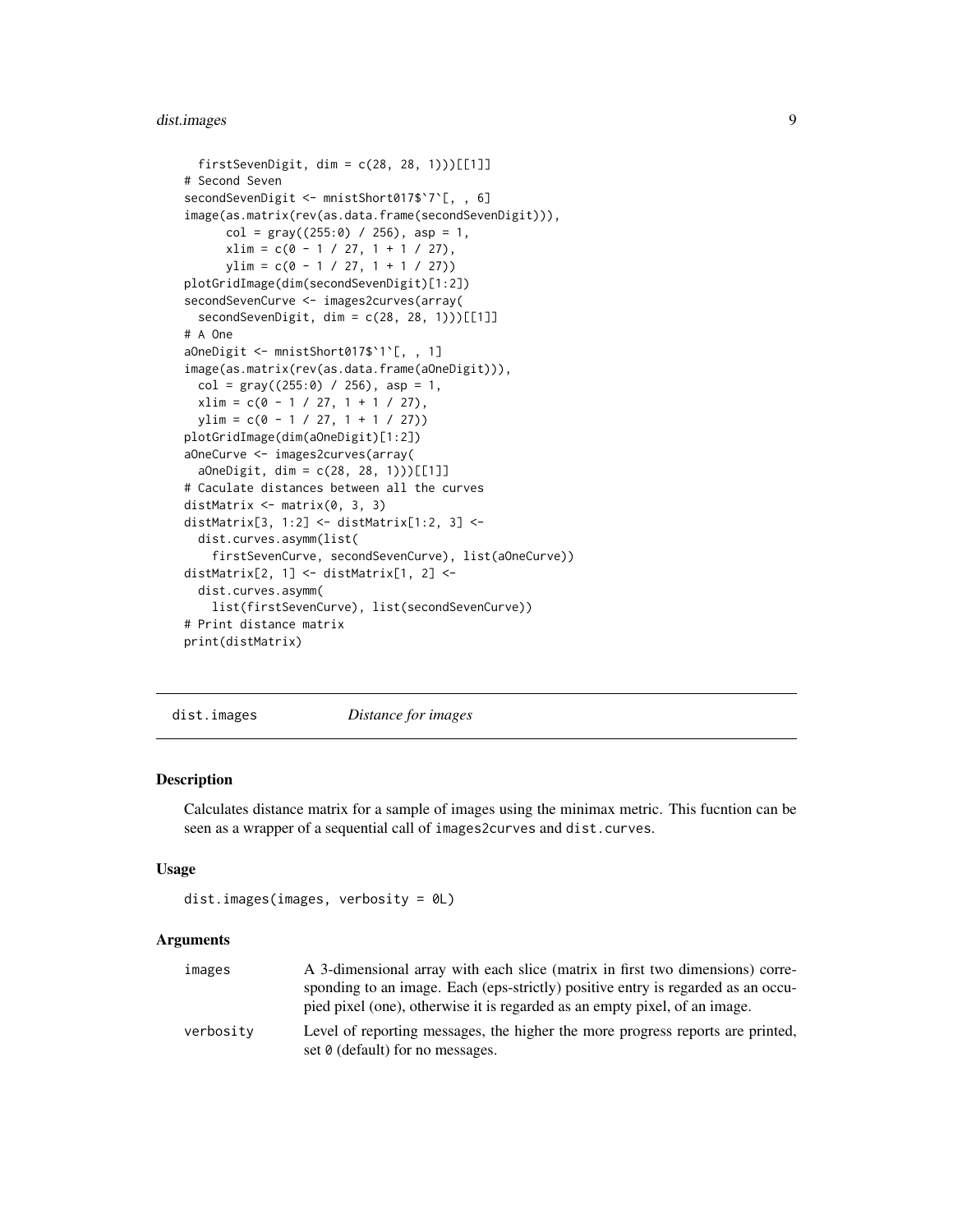#### Value

A matrix dim(images)[3] x dim(images)[3] with each entry being the distance between two images.

#### References

Lafaye De Micheaux, P., Mozharovskyi, P. and Vimond, M. (2018). Depth for curve data and applications.

```
library(curveDepth)
# Pixel-grid filling function for an image
plotGridImage <- function(dims){
 redDims1 \le- dims[1] - 1
 redDims2 \leq dims[2] - 1
 for (i in 1: (dims[1] - 1)){
   lines(c(i / redDims1 - 0.5 / redDims1,i / redDims1 - 0.5 / redDims1),
          c(0 - 0.5 / redDims2, 1 + 0.5 / redDims2),lwd = 1, lty = 3, col = "lightgray")lines(c(0 - 0.5 / redDims1, 1 + 0.5 / redDims1),c(i / redDims2 - 0.5 / redDims2,i / redDims2 - 0.5 / redDims2),
          lwd = 1, lty = 3, col = "lightgray")
 }
 rect(0 - 0.5 / redDims1, 0 - 0.5 / redDims2,
      1 + 0.5 / redDims1, 1 + 0.5 / redDims2)
}
# Load two Sevens and one One, and plot them
data("mnistShort017")
# First Seven
 firstSevenDigit <- mnistShort017$`7`[, , 5]
image(as.matrix(rev(as.data.frame(firstSevenDigit))),
     col = gray((255:0) / 256), asp = 1,
     xlim = c(0 - 1 / 27, 1 + 1 / 27),ylim = c(0 - 1 / 27, 1 + 1 / 27))plotGridImage(dim(firstSevenDigit)[1:2])
# Second Seven
secondSevenDigit <- mnistShort017$`7`[, , 6]
image(as.matrix(rev(as.data.frame(secondSevenDigit))),
     col = gray((255:0) / 256), asp = 1,
     xlim = c(0 - 1 / 27, 1 + 1 / 27),ylim = c(0 - 1 / 27, 1 + 1 / 27))plotGridImage(dim(secondSevenDigit)[1:2])
# A One
aOneDigit <- mnistShort017$`1`[, , 1]
image(as.matrix(rev(as.data.frame(aOneDigit))),
     col = gray((255:0) / 256), asp = 1,
     xlim = c(0 - 1 / 27, 1 + 1 / 27),ylim = c(0 - 1 / 27, 1 + 1 / 27))plotGridImage(dim(aOneDigit)[1:2])
```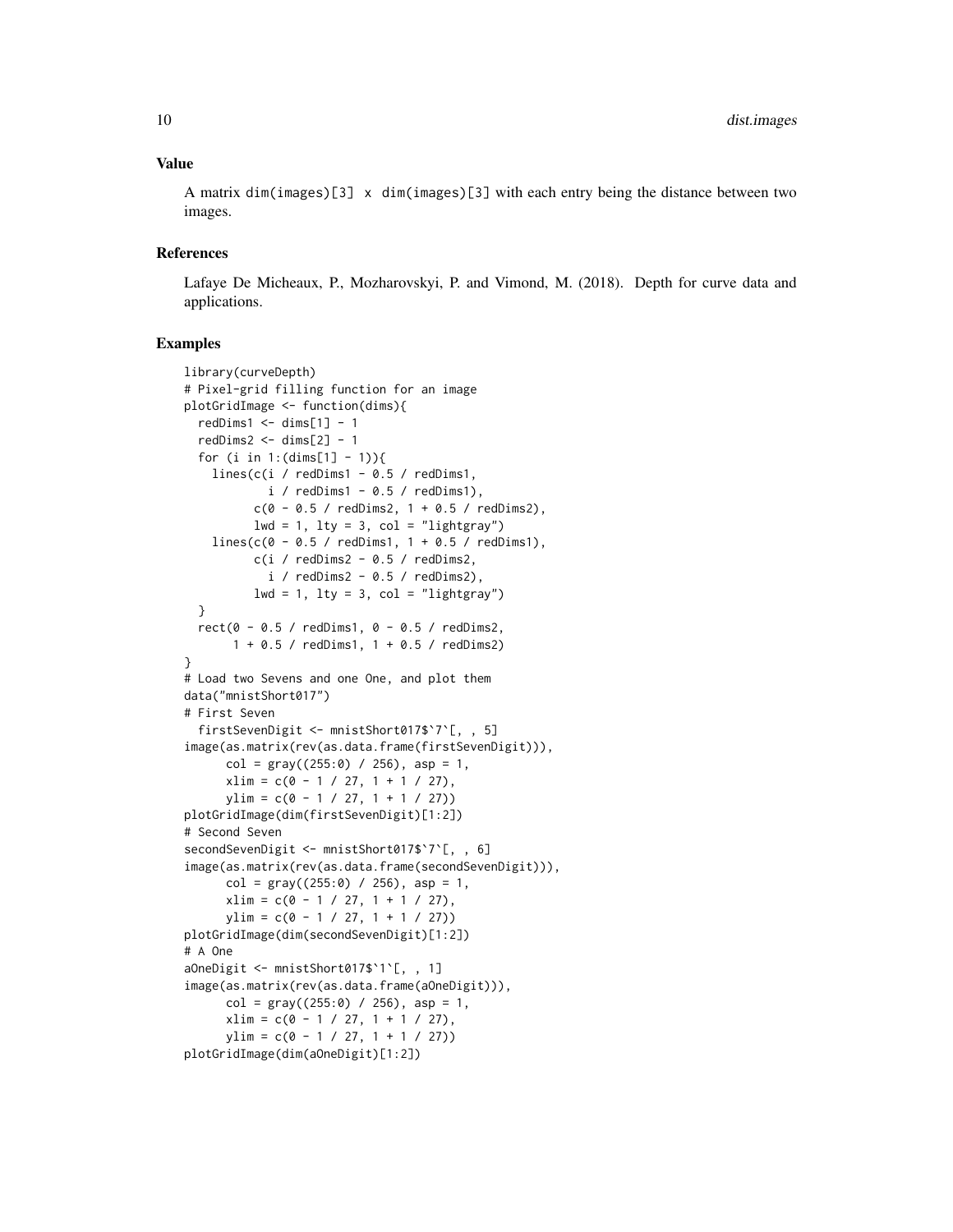#### <span id="page-10-0"></span>images2curves 11

```
# Caculate distances between all the images
threeDigits <- array(NA, dim = c(nrow(firstSevenDigit),
 ncol(firstSevenDigit), 3))
threeDigits[, , 1] <- firstSevenDigit
threeDigits[, , 2] <- secondSevenDigit
threeDigits[, , 3] <- aOneDigit
distMatrix <- dist.images(threeDigits)
# Print distance matrix
print(distMatrix)
```
images2curves *Convert images to curves*

#### Description

Converts images to curves with points sorted in traversing order.

#### Usage

```
images2curves(images)
```
#### Arguments

images A 3-dimensional array with each slice (matrix in first two dimensions) corresponding to an image. Each (eps-strictly) positive entry is regarded as an occupied pixel (one), otherwise it is regarded as an empty pixel, of an image.

#### Value

A list of curves where each element is a function being a list containing a matrix coords (curve's values, d columns).

#### References

Lafaye De Micheaux, P., Mozharovskyi, P. and Vimond, M. (2018). Depth for curve data and applications.

```
library(curveDepth)
# Pixel-grid filling function for an image
plotGridImage <- function(dims){
 redDims1 < - dims[1] - 1redDims2 < - dims[2] - 1for (i in 1: (dims[1] - 1)){
   lines(c(i / redDims1 - 0.5 / redDims1,i / redDims1 - 0.5 / redDims1),
           c(0 - 0.5 / redDims2, 1 + 0.5 / redDims2),lwd = 1, lty = 3, col = "lightgray"
```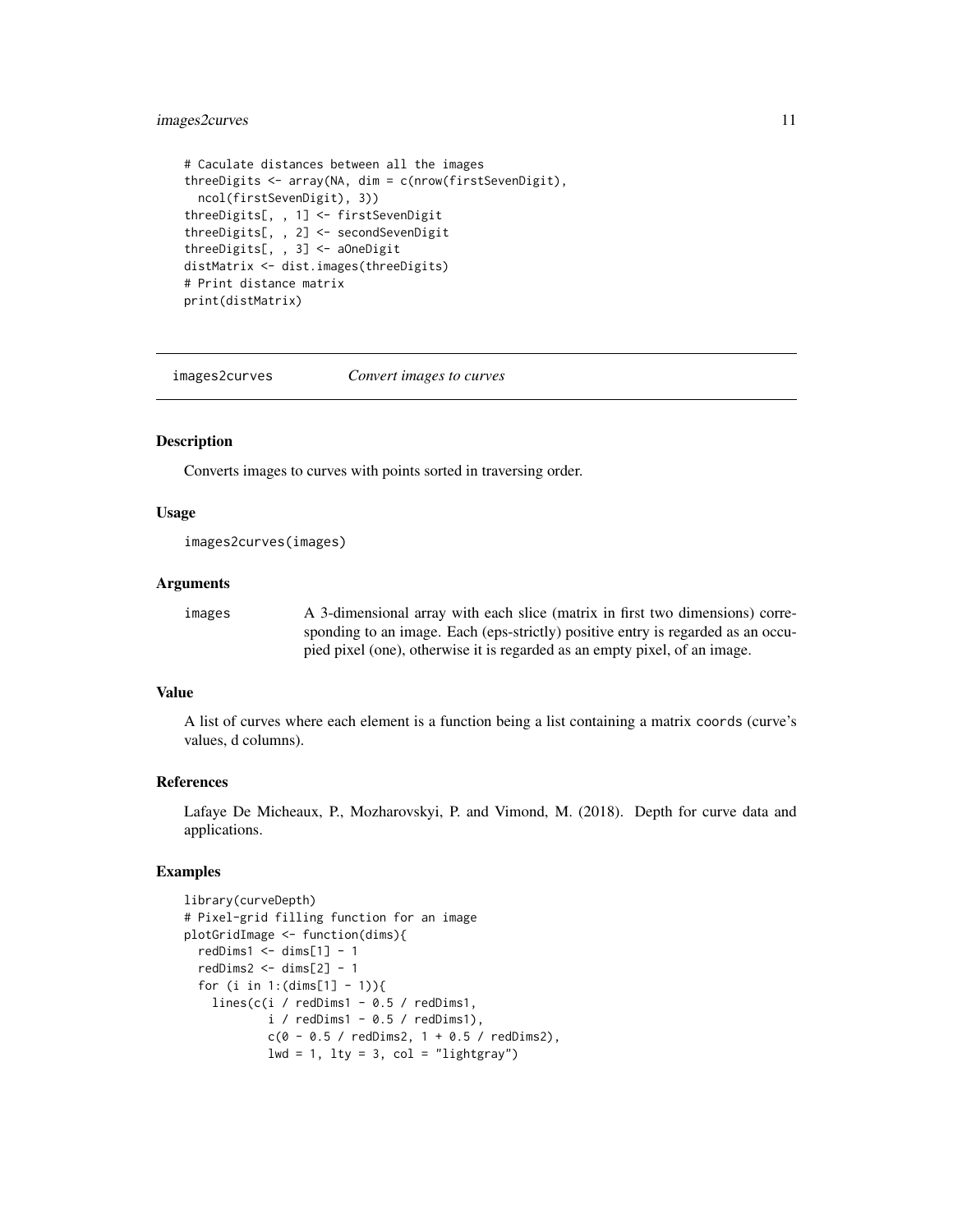```
lines(c(0 - 0.5 / redDims1, 1 + 0.5 / redDims1),c(i / redDims2 - 0.5 / redDims2,i / redDims2 - 0.5 / redDims2),
            lwd = 1, lty = 3, col = "lightgray"}
 rect(0 - 0.5 / redDims1, 0 - 0.5 / redDims2,
      1 + 0.5 / redDims1, 1 + 0.5 / redDims2)
}
# Pixel-grid filling function for a curve
plotGridCurve <- function(dims){
 for (i in 1: (dims[1] - 1)){
    lines(c(i / dims[1], i / dims[1]), c(0, 1),
         lwd = 1, lty = 3, col = "lightgray"lines(c(0, 1), c(i / dims[2], i / dims[2]),
         lwd = 1, lty = 3, col = "lightgray")
 }
 rect(0, 0, 1, 1)
}
# Load a digit and plot it
data("mnistShort017")
 aSevenDigit <- mnistShort017$`7`[, , 5]
image(as.matrix(rev(as.data.frame(aSevenDigit))),
     col = gray((255:0) / 256), asp = 1,
     xlim = c(0 - 1 / 27, 1 + 1 / 27),ylim = c(0 - 1 / 27, 1 + 1 / 27))plotGridImage(dim(aSevenDigit)[1:2])
# Convert the digit to a curve and plot it
aSevenCurve <- images2curves(array(
 aSevenDigit, dim = c(28, 28, 1)))[[1]]
plot(cbind(aSevenCurve$coords[, 1],
          1 - aSevenCurve$coords[, 2]),
           type = "1", lwd = 3, asp = 1,
           xlim = c(0, 1), ylim = c(0, 1),xlab = "x", ylab = "y")
 plotGridCurve(dim(aSevenDigit)[1:2])
```
mnistShort017 *A short version of the MNIST data set*

#### Description

First 100 digits from the MNIST data set belonging to classes '0', '1', and '7' representable as curves agter skeletonization.

#### Usage

```
data("mnistShort017")
```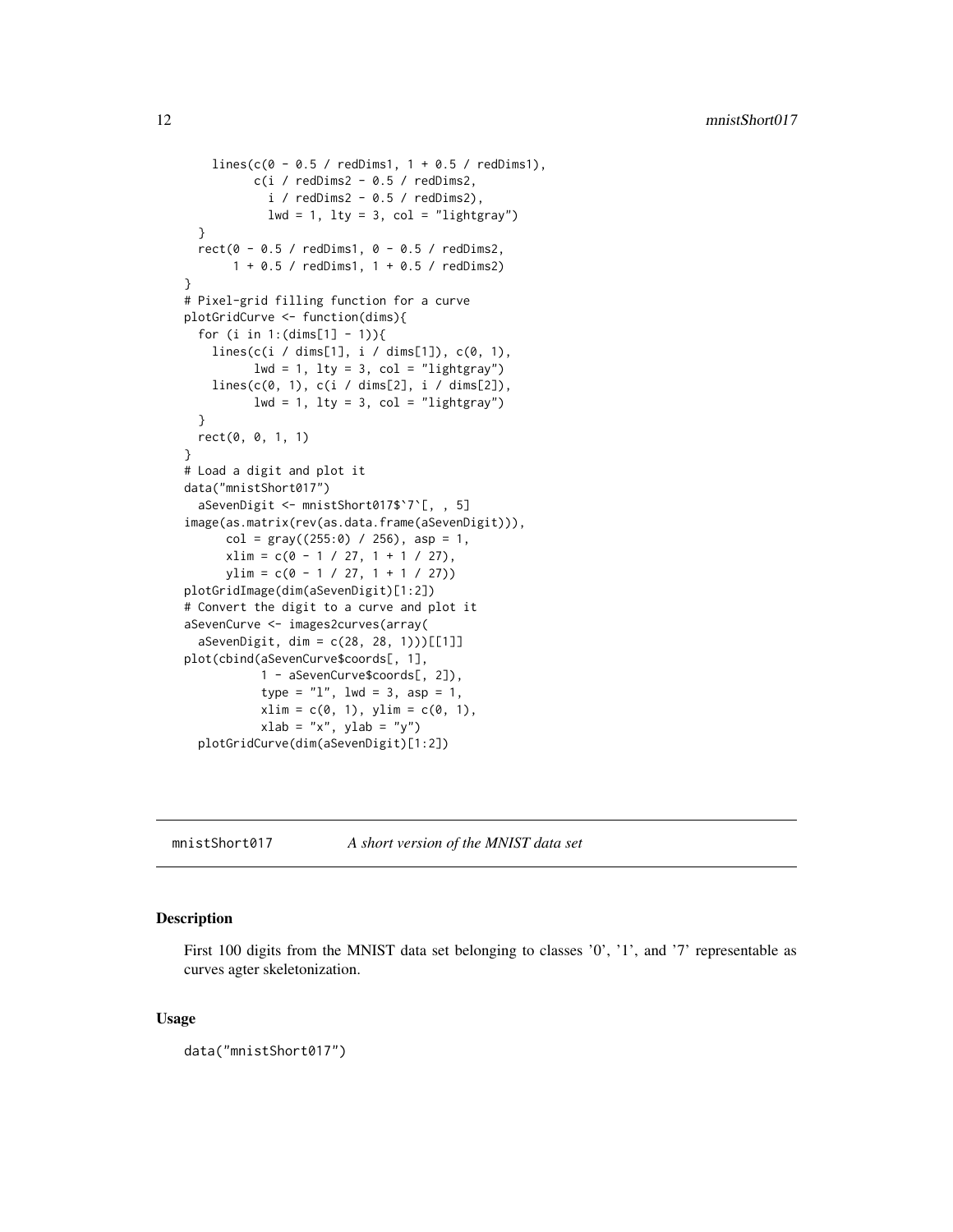#### <span id="page-12-0"></span>sample.curves 13

#### Format

A list of three elements '0', '1', and '7', each being an array with dimensions (28, 28, 100). Each slice of each of these arrays, in third dimension, contains a single monochrome digit image represented by a 28x28 indicator matrix. See Lafaye De Micheaux, Mozharovksyi and Vimond (2018) and accompanying codes for details on preprocessing.

#### Author(s)

Yann LeCun (Courant Institute, NYU), Corinna Cortes (Google Labs, New York), Christopher J.C. Burges (Microsoft Research, Redmond),

preprocessing performed by Myriam Vimond (CREST, Ensai, University of Bretagne Loire).

#### Source

<http://yann.lecun.com/exdb/mnist/>

#### References

LeCun, Y., Bottou, L.,Bengio, Y., and Haffner, P. (1998). Gradient-based learning applied to document recognition. *Proceedings of the IEEE*, 86(11), 2278-2324.

Lafaye De Micheaux, P., Mozharovskyi, P. and Vimond, M. (2018). Depth for curve data and applications.

sample.curves *Sample points on curves*

#### Description

Samples points uniformly on curves interpolated as linear consequent segments.

#### Usage

```
sample.curves(curves, ptsPerCurve = as.integer(c(500)))
```
#### Arguments

| curves      | A list where each element is a function being a list containing a matrix coords<br>(curves' values, d columns).                                                                                                        |
|-------------|------------------------------------------------------------------------------------------------------------------------------------------------------------------------------------------------------------------------|
| ptsPerCurve | A vector of numbers of points to be sampled on each curve. If length (ptsPerCurve) < length (curves)<br>then the first entry of ptsPerCurve is considered only, and corresponds to the<br>number of points on a curve. |

#### Value

A list of curves with each entry being a list constiting of [[1]] the drawn curve being a matrix named coords, [[2]] length of the curve as in curves named length.init, and [[3]] length of the drawn curve named length.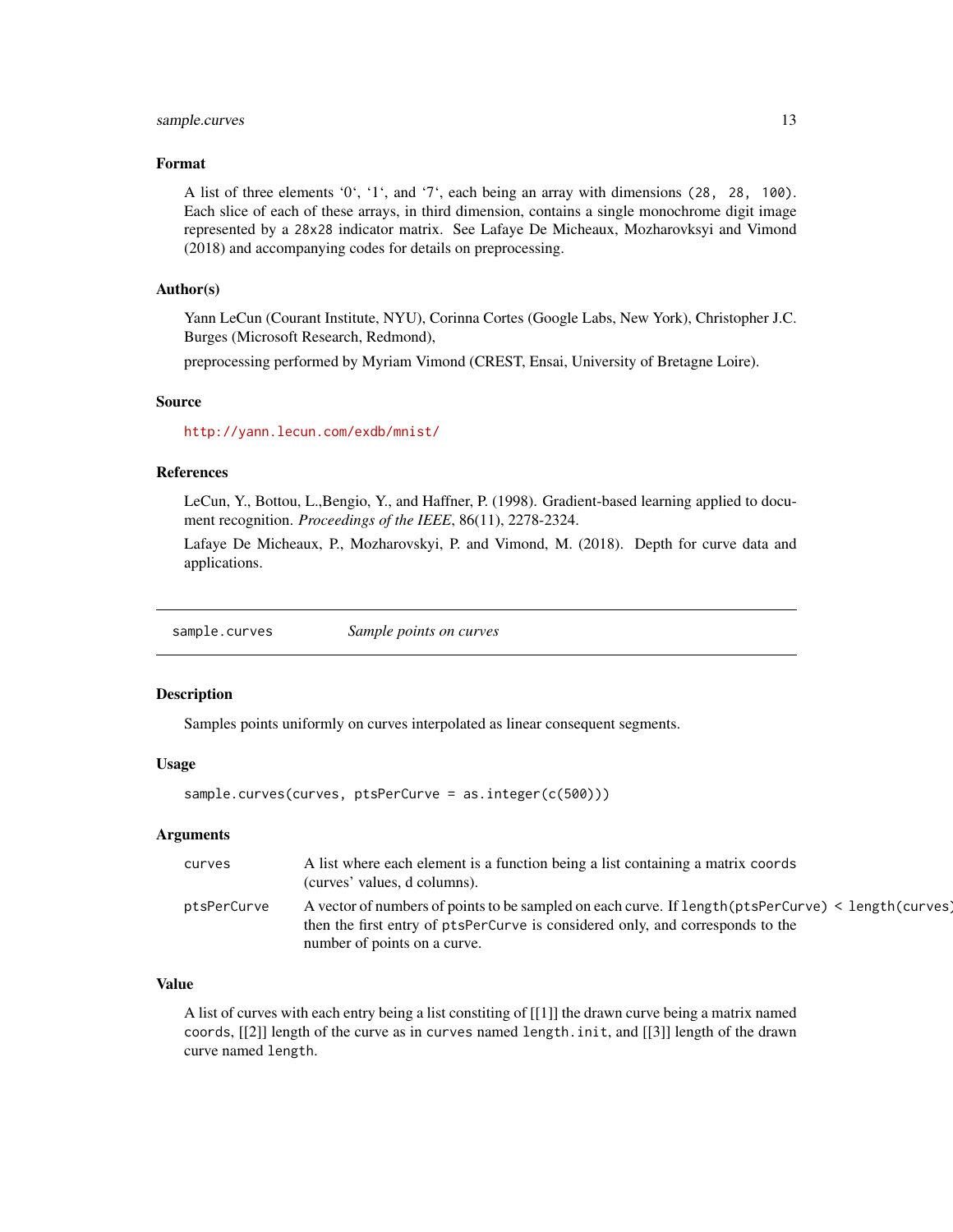#### <span id="page-13-0"></span>References

Lafaye De Micheaux, P., Mozharovskyi, P. and Vimond, M. (2018). Depth for curve data and applications.

#### Examples

```
library(curveDepth)
# Load digits and transform them to curves
data("mnistShort017")
n <- 10 # cardinality of each class
m <- 50 # number of points to sample
cst <- 1/10 # a threshold constant
alp <- 1/8 # a threshold constant
curves0 <- images2curves(mnistShort017$`0`[, , 1:n])
curves1 <- images2curves(mnistShort017$`1`[, , 1:n])
set.seed(1)
curves0Smpl <- sample.curves(curves0, 2 * m)
curves1Smpl <- sample.curves(curves1, 2 * m)
# Calculate depths
depthSpace = matrix(NA, nrow = n * 2, ncol = 2)
depthSpace[, 1] = depth.curve.Tukey(
  c(curves0Smpl, curves1Smpl), curves0Smpl,
  exactEst = TRUE, minMassObj = cst/m^alphalp)depthSpace[, 2] = depth.curve.Tukey(
  c(curves0Smpl, curves1Smpl), curves1Smpl,
  exactEst = TRUE, minMassObj = cst/m^{\land}alp)
# Draw the DD-plot
plot(NULL, xlim = c(0, 1), ylim = c(0, 1),
     xlab = paste("Depth w.r.t. '0'");ylab = paste("Depth w.r.t. '1'"),
     main = paste("DD-plot for '0' vs '1'"))
grid()
# Draw the separating rule
dat1 <- data.frame(cbind(
  depthSpace, c(rep(0, n), rep(1, n))))
ddalpha1 <- ddalpha.train(X3 \sim X1 + X2, data = dat1,
                           depth = "ddplot",
                           separator = "alpha")
ddnormal <- ddalpha1$classifiers[[1]]$hyperplane[2:3]
pts \leq matrix(c(0, 0, 1, ddnormal[1] / -ddnormal[2]),
              nrow = 2, byrow = TRUElines(pts, lwd = 2)# Draw the points
points(depthSpace[1:n, ],
       col = "red", \text{ lwd} = 2, \text{ pch} = 1)points(depthSpace[(n + 1):(2 * n), ],
       col = "blue", \text{ lwd} = 2, \text{ pch} = 3)
```
voxelize *Voxelization of functions*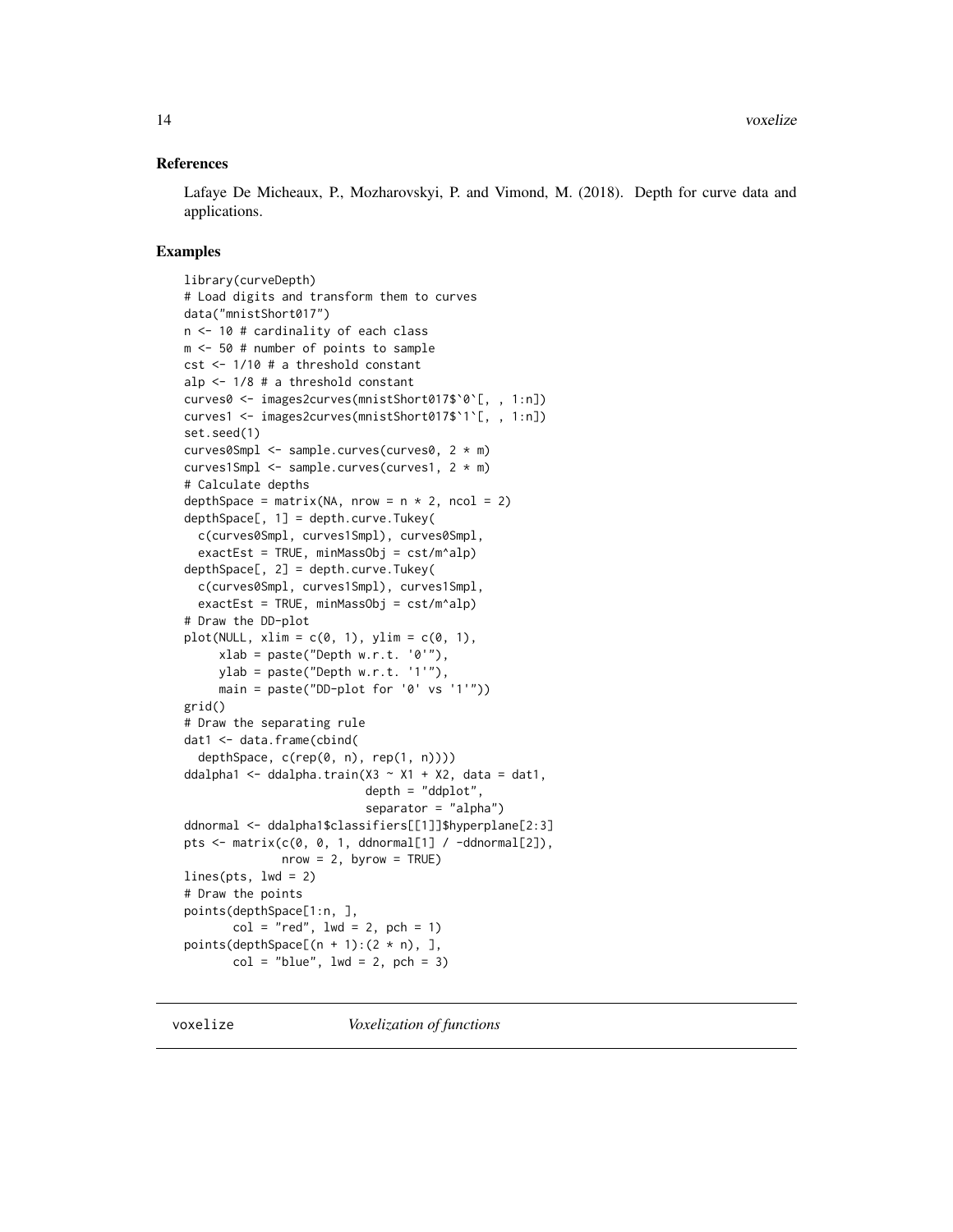#### voxelize 15

#### Description

Convertes a pice-wise linear parametrized funtion into a discretized voxel representation.

#### Usage

```
voxelize(f, from, to, by)
```
#### Arguments

| $\mathbf{f}$ | A parametrized function as a list containing a vector "args" (arguments), and a<br>matrix "vals" (values, d columns). |
|--------------|-----------------------------------------------------------------------------------------------------------------------|
| from         | A vector of d numbers, each giving a starting discretization point for one dimen-<br>sion.                            |
| to           | A vector of d numbers, each giving a finishing discretization point for one di-<br>mension.                           |
| bv           | A vector of d numbers, each giving discretization step for one dimension.                                             |

#### Value

A list containing two matrices: "voxels" with rows being voxel numbers, and "coords" with rows being coordinates of voxel centers.

#### References

Lafaye De Micheaux, P., Mozharovskyi, P. and Vimond, M. (2018). Depth for curve data and applications.

```
library(curveDepth)
# Create some data based on growth curves
g1d \leftarrow dataf.growth()g3d <- list("")
set.seed(1)
for (i in 1:length(g1d$dataf)){
  g3d[[i]] <- list(
   args = g1d$dataf[[1]]$args,vals = cbind(g1d$dataf[[i]]$vals,
                 g1d$dataf[[i]]$vals[length(g1d$dataf[[i]]$vals):1],
                 rnorm(length(g1d$dataf[[i]]$vals), sd = 1) +
                   rnorm(1, mean = 0, sd = 10))}
# Define voxels' bounds and resolution
from <- c(65, 65, -25)
to <- c(196, 196, 25)
steps <- 100
by <- (to - from) / steps
# Voxelize all curves
fs \leftarrow list("")
for (i in 1:length(g3d)){
```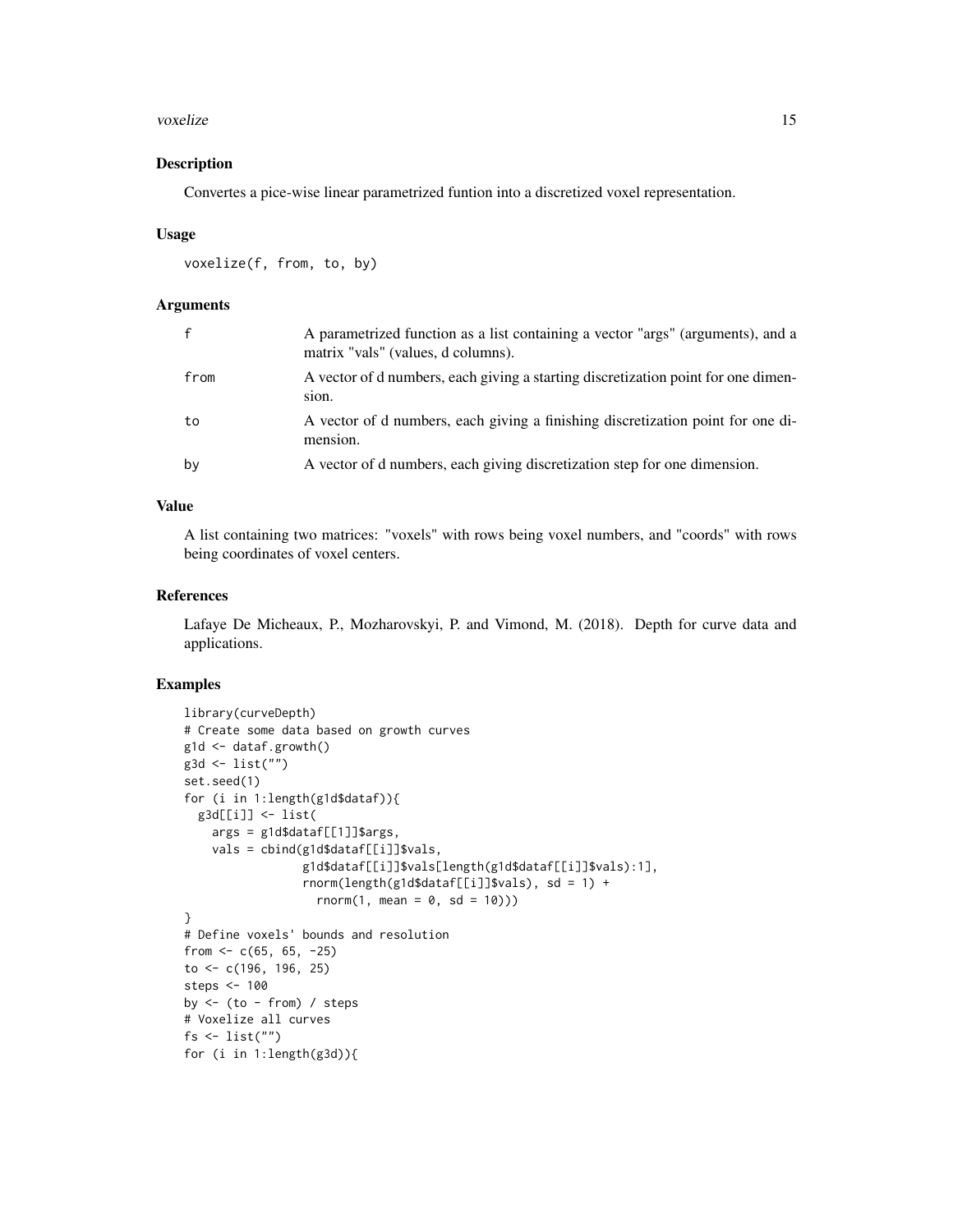16 voxelize

```
fs[[i]] <- voxelize(g3d[[i]], from, to, by)
}
## Not run:
# Plot first 10 curves
library(rgl)
rgl.open()
rgl.bg(color = "white")
for (i in 1:10){
  spheres3d(fs[[i]]$voxels[, 1], fs[[i]]$voxels[, 2], fs[[i]]$voxels[, 3],
           col = "red", radius = 0.5)}
## End(Not run)
```